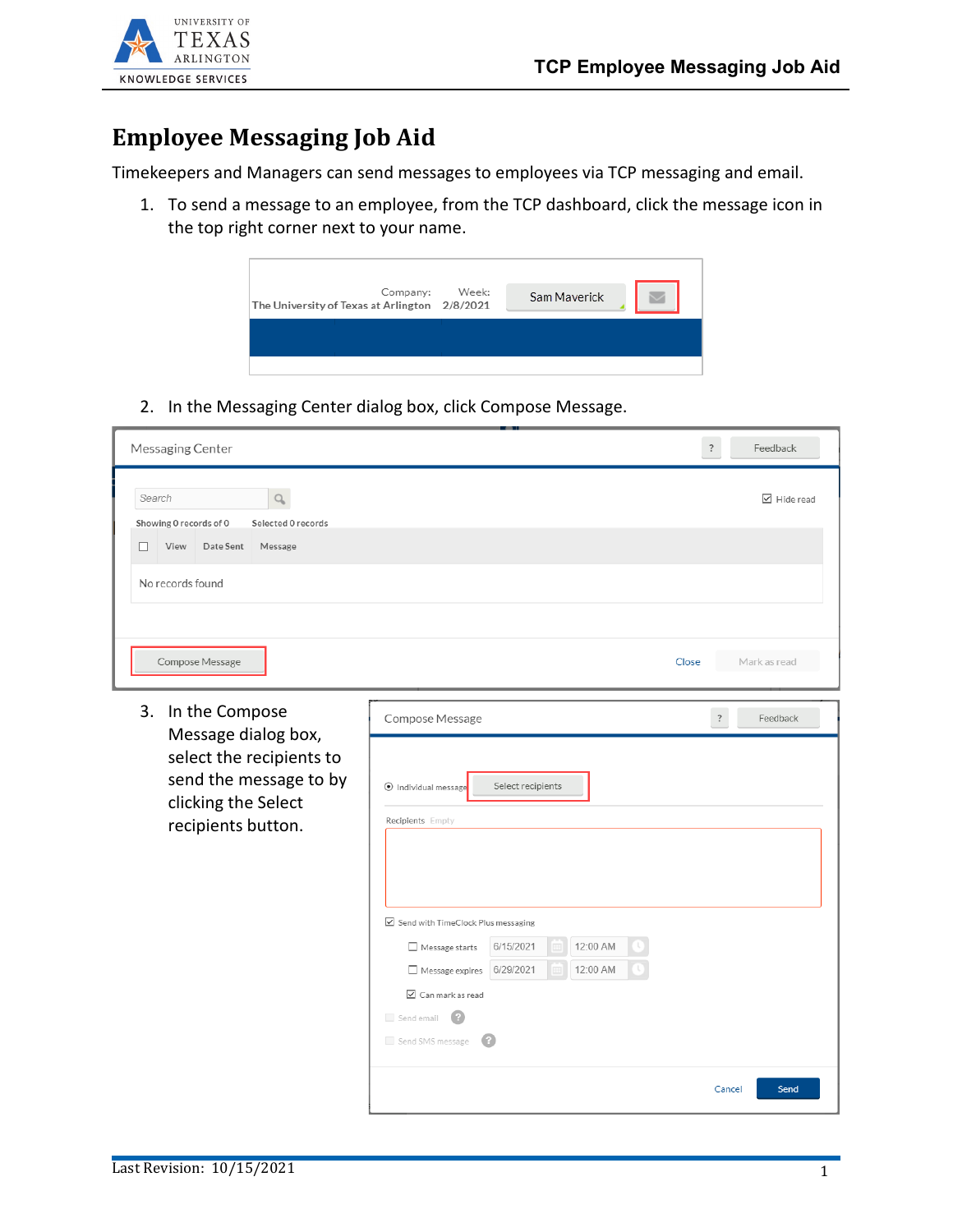

a. By default, the "Select employees from list" radio button will be selected. This will allow you to scroll-through the list of employees or search for an employee using their employee ID number or name.

|        | <b>Select Recipients</b>                                                                       |                   |                    |                    |                                              | $\ddot{\cdot}$ | Feedback     |                    |  |  |  |
|--------|------------------------------------------------------------------------------------------------|-------------------|--------------------|--------------------|----------------------------------------------|----------------|--------------|--------------------|--|--|--|
| Search | $\bigcirc$ Select using filters<br>Select employees from list<br>Showing 1-100 records of 6704 | Filter<br>Q       | Selected 0 records |                    | Page 1<br>$\, > \,$<br>$\,<$<br>Page 1 of 68 | Select All     | Deselect All |                    |  |  |  |
| П      | ID <sup>1</sup>                                                                                | <b>First Name</b> | Last Name          | <b>Export Code</b> | Department                                   | Classification | Role         | $\curvearrowright$ |  |  |  |
| □      | 10                                                                                             | Neill             |                    | 10(                | <b>ENGLISH</b>                               |                | 5            |                    |  |  |  |
| □      | 10                                                                                             | Charles           |                    | 10(                | PHILOSOPHY                                   |                | 5            |                    |  |  |  |
| □      | 10                                                                                             | Robert            |                    | 10(                | OIT PROJECT MANAGEMENT                       |                | 3            |                    |  |  |  |
| □      | 10                                                                                             | Suresh            |                    | 10(                | PHYSICS                                      |                | 5            |                    |  |  |  |
| П      | 10                                                                                             | Leonidas          |                    | 10(                | COMPUTER SCIENCE AND ENGINEER                |                | 5            |                    |  |  |  |
| □      | 10                                                                                             | Kristin           |                    | 10                 | NURSING - GRADUATE                           |                | 5            | v                  |  |  |  |
|        | <b>Select recipients</b><br>Cancel                                                             |                   |                    |                    |                                              |                |              |                    |  |  |  |

- b. To apply Filters for employee selection, click the radio button for "Select using filters".
	- i. This will populate the screen where you can narrow the message recipients using filters for position, department, employee role (A&P, Classified Non-Exempt, etc.), along with others.
	- ii. The Employee Filter screen will show the number of employees who fit the filter. You can also preview the report results using the Preview button.
- c. Click the Filter button to apply the filter to the message recipients.

**Note**: *You will only be able to send messages to the employees in the departments to which you have access.*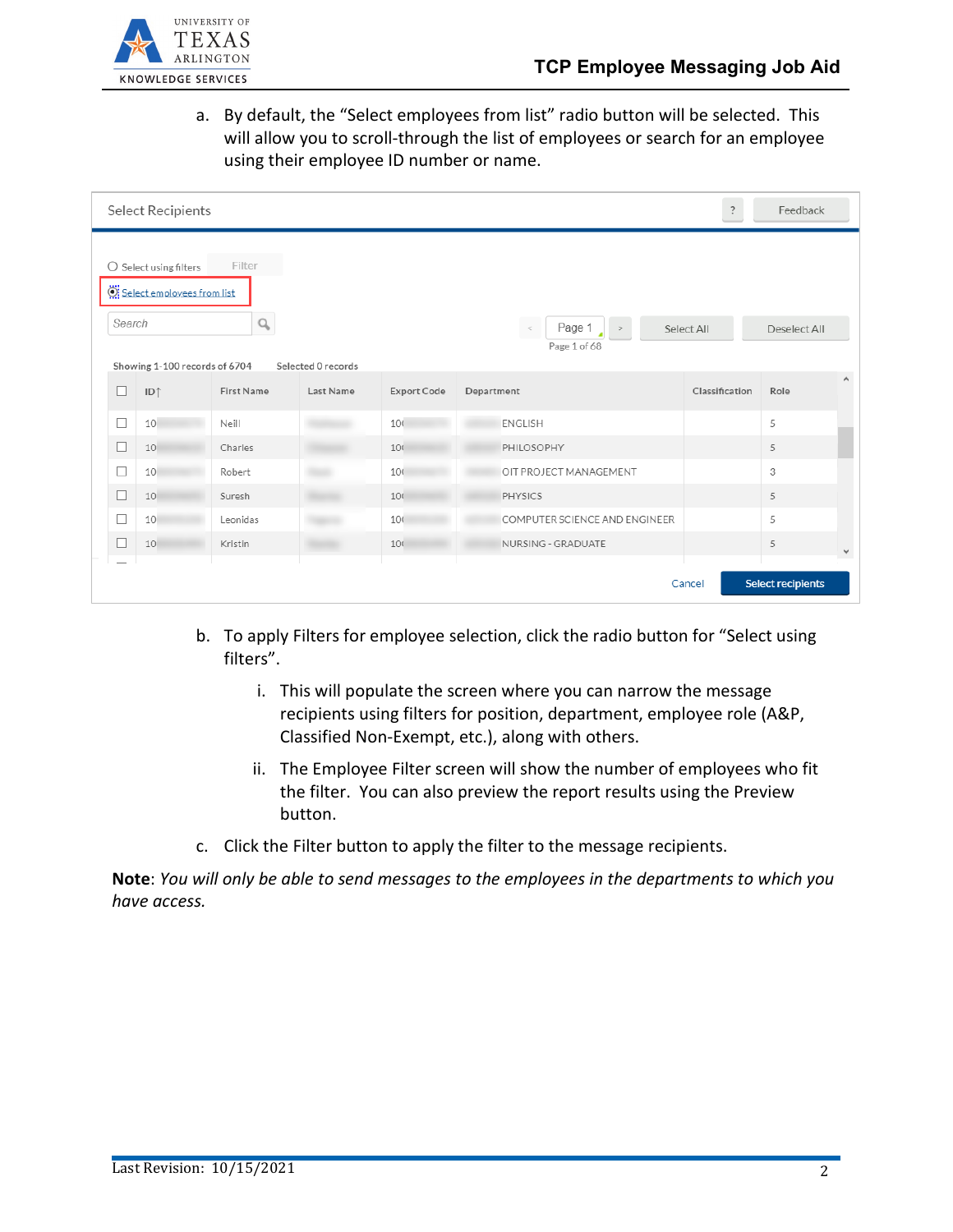

| <b>Select Recipients</b>                                                |                                                                                                                                                                                                                                    |                                                                                                                                                                              | $\ddot{\cdot}$<br>Feedback |                      |                      |
|-------------------------------------------------------------------------|------------------------------------------------------------------------------------------------------------------------------------------------------------------------------------------------------------------------------------|------------------------------------------------------------------------------------------------------------------------------------------------------------------------------|----------------------------|----------------------|----------------------|
| Select using filters<br>Filter<br>$\bigcirc$ Select employees from list | Employee Filter<br><b>Employee Status</b><br>$\overline{\smile}$<br>Employee ID<br>Position<br>П<br>Classification<br>Department<br>Location<br>$\Box$<br>Employee Role<br>Schedule Group<br>L<br>Manager<br>□<br>Job Classes<br>п | Exclude suspended<br>$\triangledown$ Exclude terminated<br>Exclude salaried<br>$\Box$ Exclude full time<br>Exclude part time<br>$\Box$ Exclude employees with no work status | Preview                    | Reset All<br>Save as | $\ddot{\phantom{0}}$ |
|                                                                         | Provision<br>п<br>Qualifications<br>П<br>Hire Date<br>□<br>Days Employed<br>□<br>Custom Fields<br>П<br>Summary                                                                                                                     |                                                                                                                                                                              |                            |                      |                      |
|                                                                         | 131 of 131 employees match                                                                                                                                                                                                         |                                                                                                                                                                              |                            | Filter<br>Cancel     |                      |

- 4. Once you've selected the recipients, click Select Recipients.
- 5. In the empty message box, type the message you want to send to the employee(s).

| Compose Message                                                                                                                                                                                                                                         |                   |          |        | Feedback |
|---------------------------------------------------------------------------------------------------------------------------------------------------------------------------------------------------------------------------------------------------------|-------------------|----------|--------|----------|
| $\bigcirc$ Company wide bulletin                                                                                                                                                                                                                        |                   |          |        |          |
| Individual message                                                                                                                                                                                                                                      | Select recipients |          |        |          |
| Recipients 18 messages will be sent                                                                                                                                                                                                                     |                   |          |        |          |
| This is a reminder email that Dr. Smith will be out on Monday and will approve<br>hours on Tuesday. Please ensure all hours and requests are in TCP by next<br>Tuesday. Please contact me if you have questions or concerns.<br>Thanks,<br>Sam Maverick |                   |          |        |          |
| ► Send with TimeClock Plus messaging                                                                                                                                                                                                                    |                   |          |        |          |
| Message starts                                                                                                                                                                                                                                          | 6/15/2021<br>EBI  | 12:00 AM |        |          |
| Message expires                                                                                                                                                                                                                                         | 6/29/2021<br>EE   | 12:00 AM |        |          |
| $\triangledown$ Can mark as read                                                                                                                                                                                                                        |                   |          |        |          |
| $\nabla$ Send email                                                                                                                                                                                                                                     |                   |          |        |          |
| Send SMS message                                                                                                                                                                                                                                        |                   |          |        |          |
|                                                                                                                                                                                                                                                         |                   |          | Cancel | Send     |